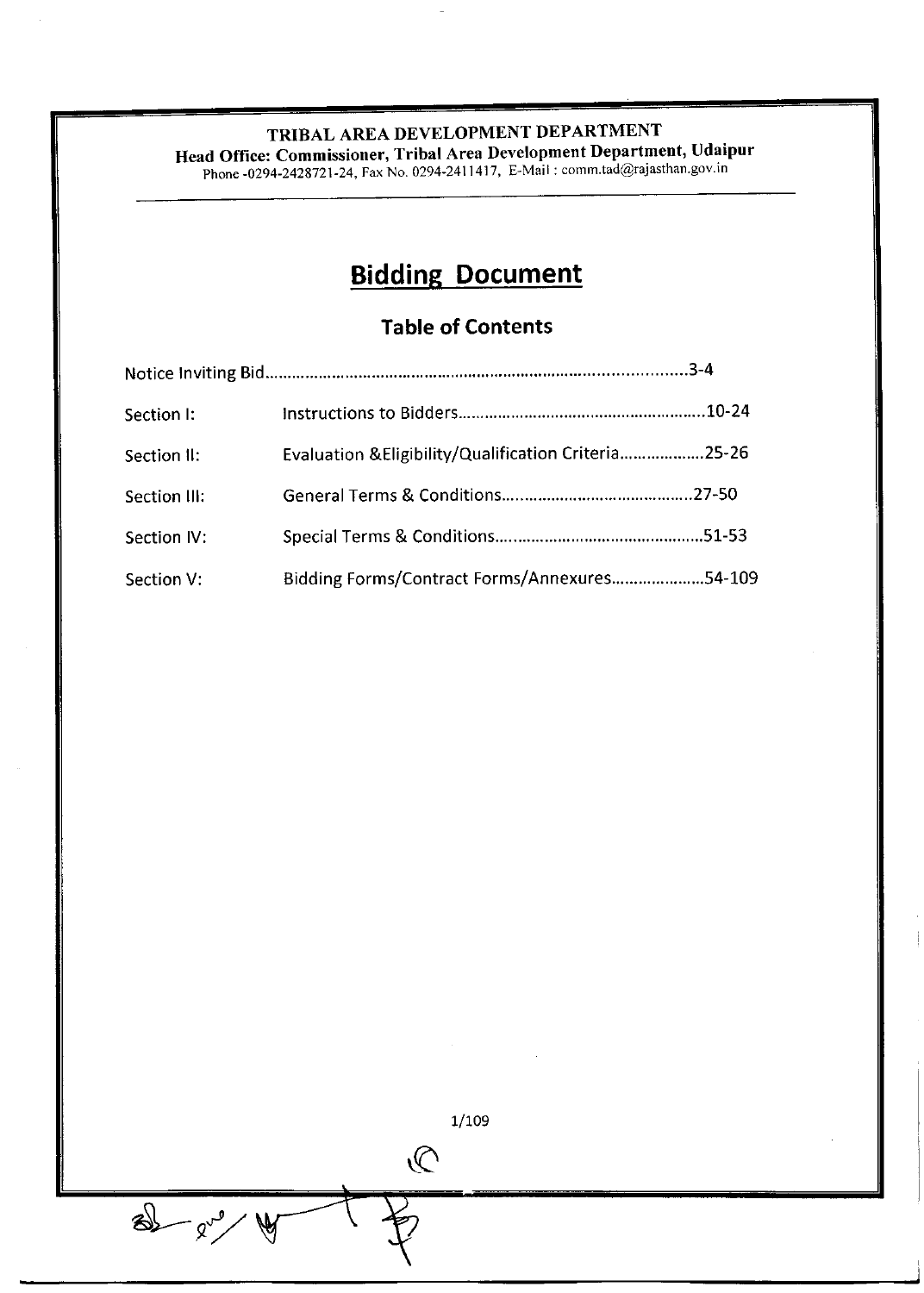Head Office: Commissioner, Tribal Area Development Department, Udaipur

Phone -0294-2428721-24, Fax No. 0294-2411417, E-Mail : comm.tad@rajasthan.gov.in



# Tender Form for Supply of Specified Commodities (Food Grains and others) to Tribal Area Development Department (TADD) all over Raiasthan on Rate contract Basis for Period of one year

# Bid form Fee Rs. 1000/- (Non-Refundable) RISL Processing Fees Rs. 1000/- (Non-Refundable) Bid Security Rs. 1.60 Cr. (Refundable) Bid Value Approx. Rs.80.00 Cr.

| Sr.No. | Subject                                          | <b>Date</b>                   | <b>Time</b> |
|--------|--------------------------------------------------|-------------------------------|-------------|
| 1.     | e-publishing Date                                | 22-05-2020                    | 05.00 PM    |
| 2.     | Document Download Start Date                     | 22-05-2020                    | 06.00 PM    |
| З.     | Document Download End Date                       | 22-06-2020                    | 05.00 PM    |
| 4.     | Pre Bid meeting date, time & place               | <b>11.00 AM</b><br>08-06-2020 |             |
|        | Office of the Commissioner, TADD, Udaipur        |                               |             |
| 5.     | <b>Bid Submission End Date</b>                   | 22-06-2020                    | 06.00 PM    |
| 6.     | <b>Technical Bid Opening Date</b>                | 23-06-2020                    | 04.00 PM    |
| 7.     | Submission of Demand Draft/ Banker Cheque of     |                               |             |
|        | Bid Fee, processing fees and earnest money in    | 23-06-2020                    | 01.00 PM    |
|        | physical form.                                   |                               |             |
| 8.     | Submission of 3 sealed samples of each Specified | 23-06-2020                    | 01.00 PM    |
|        | Commodities                                      |                               |             |

2/109

 $\mathbb{C}$ 

 $\bigoplus$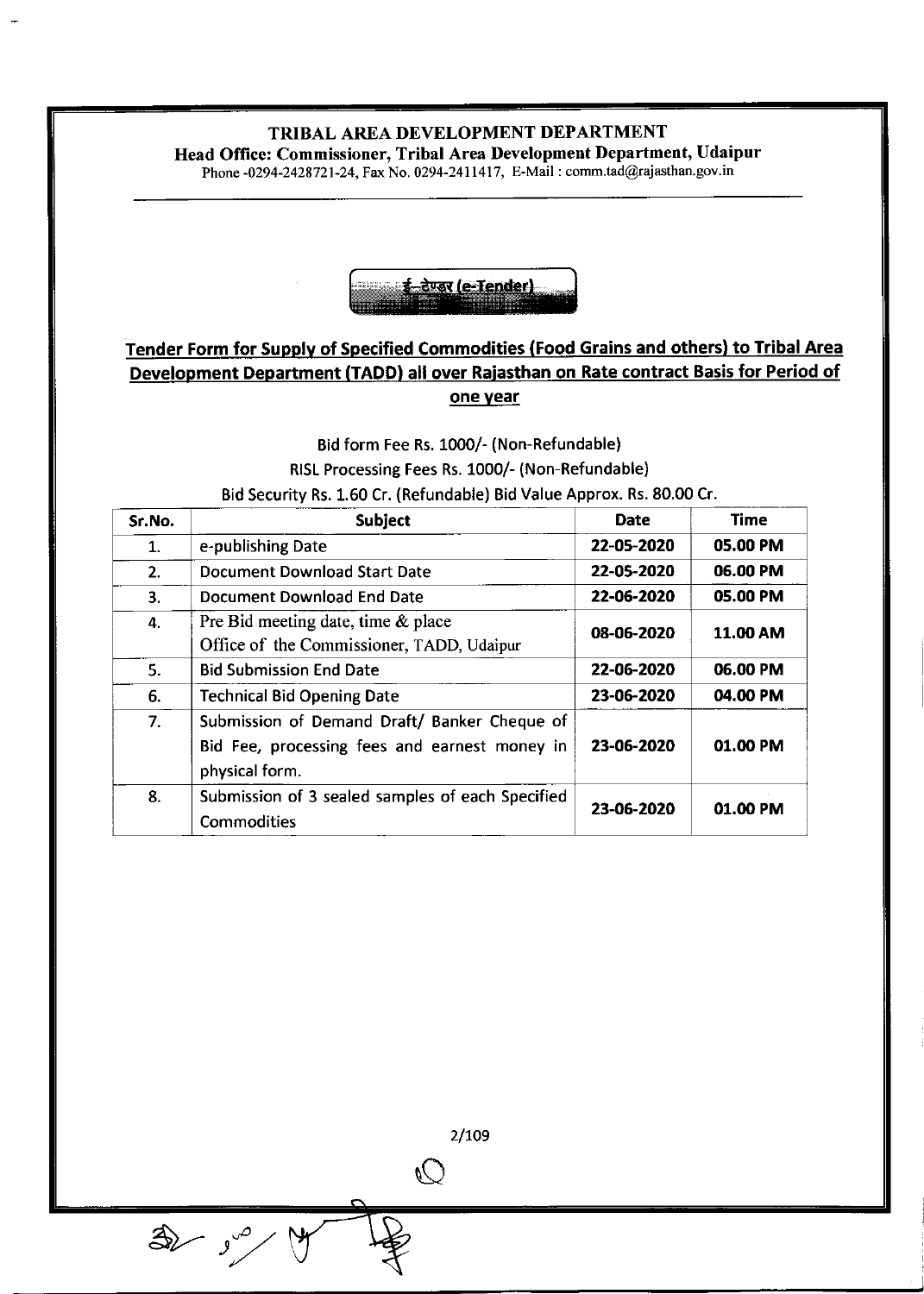Head Office: Commissioner, Tribal Area Development Department, Udaipur

Phone-0294-2428721-24, Fax No. 0294-2411417, E-Mail: comm.tad@rajasthan.gov.in

# lnstructions for online submission of e-Bid

- 1- The Bidders who are interested in bidding can download Bid Documents from http://eproc.rajasthan.gov.in
- 2- Bidders, who wish to participate in this Bid, will have to be registered on http://eproc.rajasthan.gov.in. To participate in online tenders, Bidders will have to procure Digital Signature certificate (type ll or lll) as per Information Technology Act-2000 using which they can sign their electronic Bids. Bidders can procure the same from any CCA approved certifying agency i.e. TCS, safe-crypt, (n) code etc or Government of Rajasthan, e-procurement cell, Department of lT&c, Government of Rajasthan for further assistance. Bidders who already have a valid Digital certificate need not to procure a new Digital Certificate. For new Digital Signature Contact No. 0141-4022688 (Help Desk 10.00 AM to 6.00 PM on all working days) email: eproc@rajasthan.gov.in, Address: e-procurement cell, RISL, Yojana Bhawan, Tilak Marg, C-Scheme, Jaipur.
- 3- Bidder will submit their offer on-line in electronic formats both for technical and financial proposals; however DD/Banker cheque/B.G. for Bid fees, processing fees and Bid security shall be submitted manually in the office of tendering authority (CommissionerTADD, Udaipur) before scheduled date & time as mentioned in NlT. Scanned copy of DD shall be uploaded along with the online Bid.
- 4- Before electronically submitting the tenders, it shall be ensured that all the Bid papers including conditions of contract are digitally signed by the Bidder.
- 5- Training for the Bidders on the usage of e-Tendering system is also being arranged by RISL on regular basis. Bidders interested for training may contact e-Procurement Cell, RISL for booking the training slot.
- 6- Bidders are also advised to refer "Bidders manual" available under "Download" section for further details about the e-tendering process.
- 7- The prospective bidders if they so desire may participate in the bid to clarify the doubts in respect of bidding document before last date of submission of Bid in any working day.

#### Special Note:-

All Bidders are advised not to wait till last date and are advised to submit their tender/Bid at the earliest. The TADD will not be responsible for any last minute rush in website. No extension in deposition of Tender/Bid will be allowed.

|                    | 5/109 |
|--------------------|-------|
| $\overline{C}$     |       |
| ୍ଧ<br>$\mathbf{z}$ |       |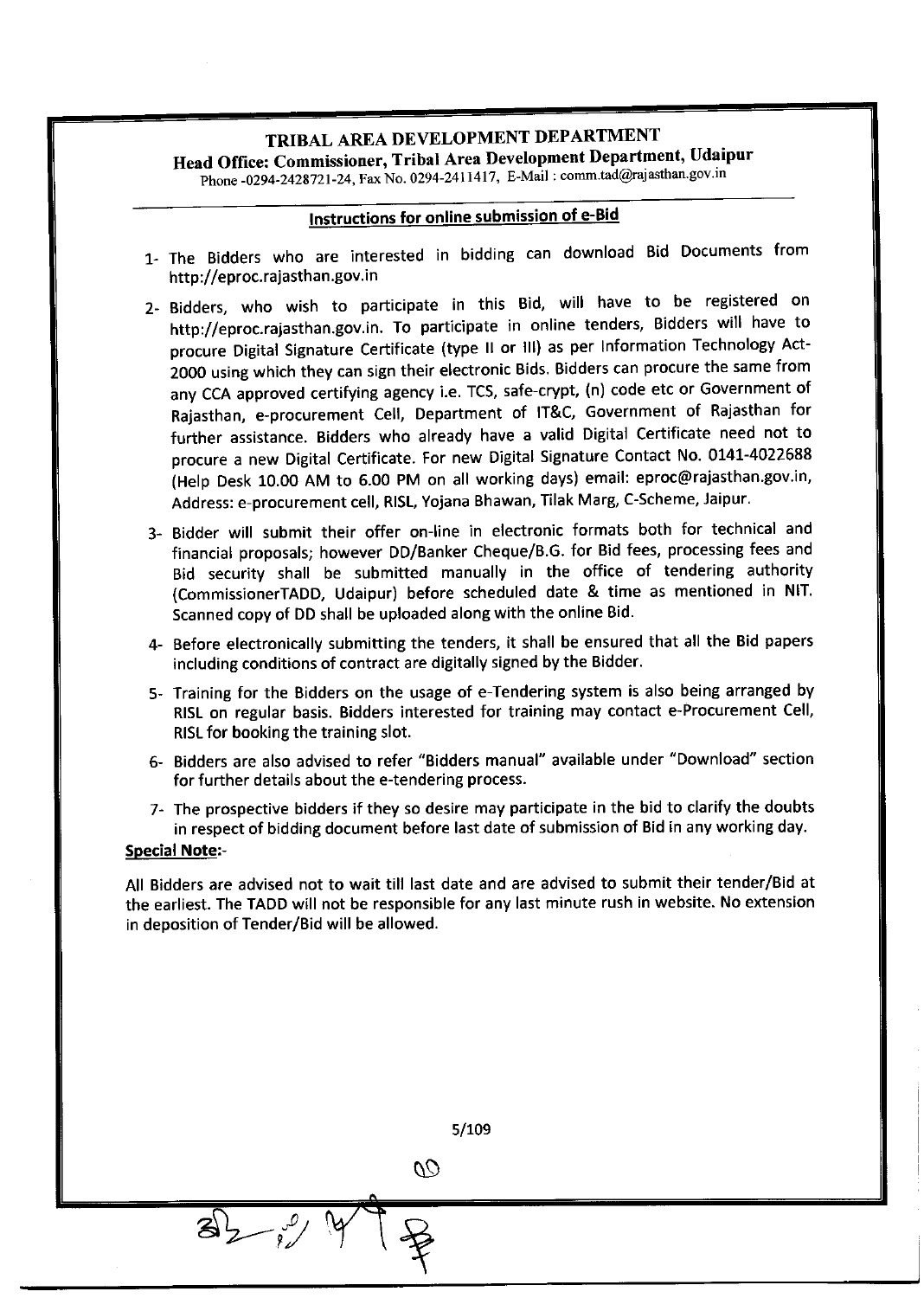# TRIBAL AREA DEVELOPMENT DEPARTMENT Head Office: Commissioner, Tribal Area Development Department, Udaipur

Phone -0294-2428721-24, Fax No. 0294-2411417, E-Mail : comm.tad@rajasthan.gov.i

# **TECHNICAL COVER CHECK LIST**

| Sr.<br>No. | <b>Particulars</b>                                                                                                                                                                                                                                                                                                                                                                                                                                                                                                                                                                                                                                                                                                                                                                                                                                                      | <b>Enclosed</b><br>(Yes/No) | Page<br>No |
|------------|-------------------------------------------------------------------------------------------------------------------------------------------------------------------------------------------------------------------------------------------------------------------------------------------------------------------------------------------------------------------------------------------------------------------------------------------------------------------------------------------------------------------------------------------------------------------------------------------------------------------------------------------------------------------------------------------------------------------------------------------------------------------------------------------------------------------------------------------------------------------------|-----------------------------|------------|
| 1.         | The bidder shall have Minimum average annual turnover of Rs. 24.00<br>Crores for any three years during last five audited financial years<br>2014-15, 2015-16, 2016-17, 2017-18, & 2018-19. As regarding average<br>annual turnover Bidder shall submit last five years audited Balance-<br>Sheet, profit & loss account and trading account of last five financial<br>years i.e. 2014-15, 2015-16, 2016-17, 2017-18, & 2018-19 along with<br>Bid. Net worth shall be positive as per audited accounts of<br>bidder/firm on 31.03.2019.                                                                                                                                                                                                                                                                                                                                 |                             |            |
| 2.         | The Bidder Shall have successfully completed similar nature of<br>work/supplying of grocery items(Food items and/ortoileteries) /<br>goods at hostels/residential school/police departments mess /home<br>departments<br>mess/Military/Para<br>military<br>guard<br>establishment/Societies/Co-operative<br>societies/UpbhoktaBhandar/Fair Price Shops etc. of cumulative value<br>of minimum Rs 08.00 crores or more in all over India (any state &<br>UT) during period of five years(i.e. 2015-16, 2016-17, 2017-18, 2018-<br>19& 2019-20).<br>The bidder shall provide & append copies of purchase orders/work<br>order and submit affidavit regarding successful completion of above<br>said work, on Rs.100 non judicial stamp also certifying that the<br>firm/bidder has not been blacklisted according to the provisions of<br>RTPPAct 2012andRTPP Rules 2013. |                             |            |
| 3.         | Self attested copy of PAN card.                                                                                                                                                                                                                                                                                                                                                                                                                                                                                                                                                                                                                                                                                                                                                                                                                                         |                             |            |
| 4.         | Self-attested copy of Goods and Service Tax registration and copy of<br>latest GST return (Not older than six months) filed shall be enclosed.                                                                                                                                                                                                                                                                                                                                                                                                                                                                                                                                                                                                                                                                                                                          |                             |            |
| 5.         | Self attestedCopy of firm's registration under Proprietorship/ Indian<br>Partnership Act, 1932/ Indian Companies Act, 1956/Societies<br>Registration Act, Cooperative Societies Act along with copy of bye<br>laws be submitted with relevant authority in india or any other Act of<br>State/ Union, as applicable for dealing in the subject matter of<br>procurement                                                                                                                                                                                                                                                                                                                                                                                                                                                                                                 |                             |            |
| 6.         | If the bidder is MSME, in this regard they shall submit relevant forms,<br>certificates and affidavit for applicability                                                                                                                                                                                                                                                                                                                                                                                                                                                                                                                                                                                                                                                                                                                                                 |                             |            |
| 7.         | Bidder shall submit valid Certificate to supply the commodities as<br>specified in the tender having FSSAI/ISO/BIS/HACCP/Agmark/FPO as<br>the case may be, if applicable.                                                                                                                                                                                                                                                                                                                                                                                                                                                                                                                                                                                                                                                                                               |                             |            |
| 8.         | <b>Technical Undertaking</b>                                                                                                                                                                                                                                                                                                                                                                                                                                                                                                                                                                                                                                                                                                                                                                                                                                            |                             |            |
| 9.         | Authorization letter in favourof a person who is signing the tender                                                                                                                                                                                                                                                                                                                                                                                                                                                                                                                                                                                                                                                                                                                                                                                                     |                             |            |

6/709

 $\overline{Q}$ 

 $32 - y^2$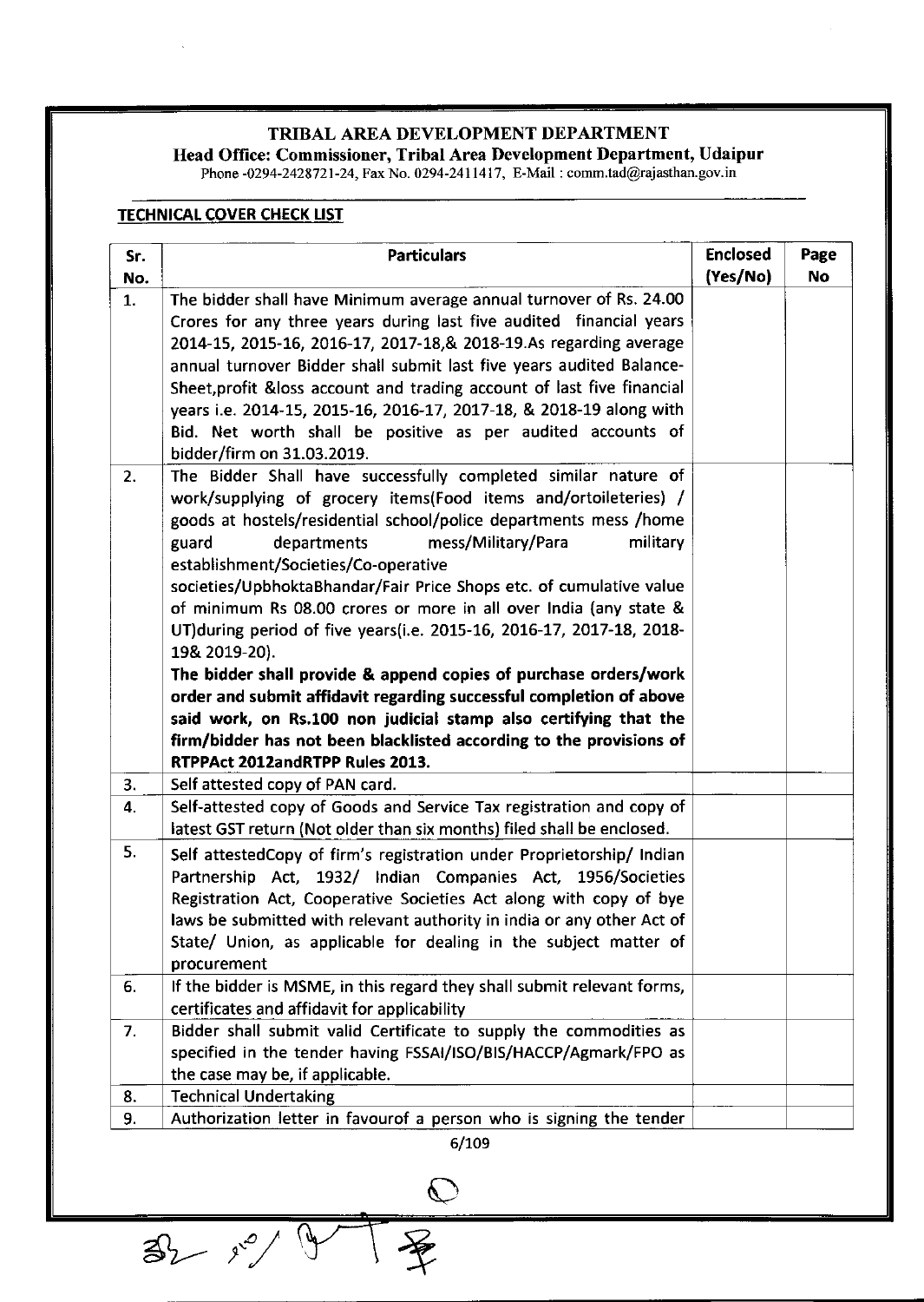Head Office: Commissioner, Tribal Area Development Department, Udaipur

Phone -0294-2428721-24, Fax No. 0294-2411417, E-Mail : comm.tad@rajasthan.gov.in

|     | documents on behalf of Bidder                                                     |  |
|-----|-----------------------------------------------------------------------------------|--|
| 10. | Annexure-A (Compliance with the code of integrity and no Conflict of<br>Interest) |  |
| 11. | Annexure-B (Declaration by the Bidder regarding Qualifications))                  |  |
| 12. | Annexure-C (Grievance Redressal during Procurement Process)                       |  |
| 13. | Annexure-D (Additional Conditions of Contract)                                    |  |
| 14. | Annexure-E (Declarations and Undertaking for monthly & Annually                   |  |
|     | Capacity & Supply commitment)                                                     |  |
| 15. | Annexure-F (Annual turnover Statement) duly certified and signed by               |  |
|     | <b>Chartered Accountant.</b>                                                      |  |
| 16. | Annexure-G (Statement of past Supplies and Performance)                           |  |
| 17. | Annexure-H (Declaration regarding acceptance of Terms & Conditions                |  |
|     | of Bid)                                                                           |  |
| 18. | Annexure-I (a) & (b) (Statement of Infrastructure & Declaration)                  |  |
| 19. | Annexure-J (Pre-STAMP RECEIPT)                                                    |  |
| 20. | Annexure-K (Technical Specifications of Specified items under                     |  |
|     | relevant Act and law will be applicable)                                          |  |
| 21. | Annexure-L (List of required items for Hostel/Residential Schools of              |  |
|     | TADD all over Rajasthan)                                                          |  |
| 22. | Annexure-M (List of required items for Per Day Care center of TADD                |  |
|     | all over Rajasthan)                                                               |  |
| 23. | Annexure-N (List of required items for Per Maa Bari Center of TADD                |  |
|     | all over Rajasthan)                                                               |  |
| 24. | <b>Annexure-O Agreement</b>                                                       |  |
| 25. | Annexure-S BANK GUARANTEE FORMAT - Bid SECURITY                                   |  |
| 26. | Annexure-T BANK GUARANTEE FORMAT - PERFORMANCE SECURITY                           |  |
|     | (PBG)                                                                             |  |
| 27. | Annexure-U BIDDER'S ATUTHORIZATION CERTIFICATE                                    |  |
| 28. | Annexure-V Format for submitting of doubts in pre Bid meeting                     |  |
| 29. | Annexure-W (List of Day Care and Maa Bari center Block wise of TADD               |  |
|     | all over Rajasthan)                                                               |  |
| 30. | Annexure-X (List of Hostels of TADD all over Rajasthan)                           |  |
| 31. | Annexure-Y (circular No. पं. 6 (5) वित/साविलेनि/2019जयपुरदिनांक 27.04.            |  |
|     | 2020of finance (G & T) department jaipur, Rajasthan)                              |  |
| 32. | Attach three sealed samples of each Specified Commodities (Samples                |  |
|     | to be deposited physically in TADD Udaipur Head office.                           |  |

7/109

 $\overline{\mathcal{O}}$ 

 $30 - x^2 + 9$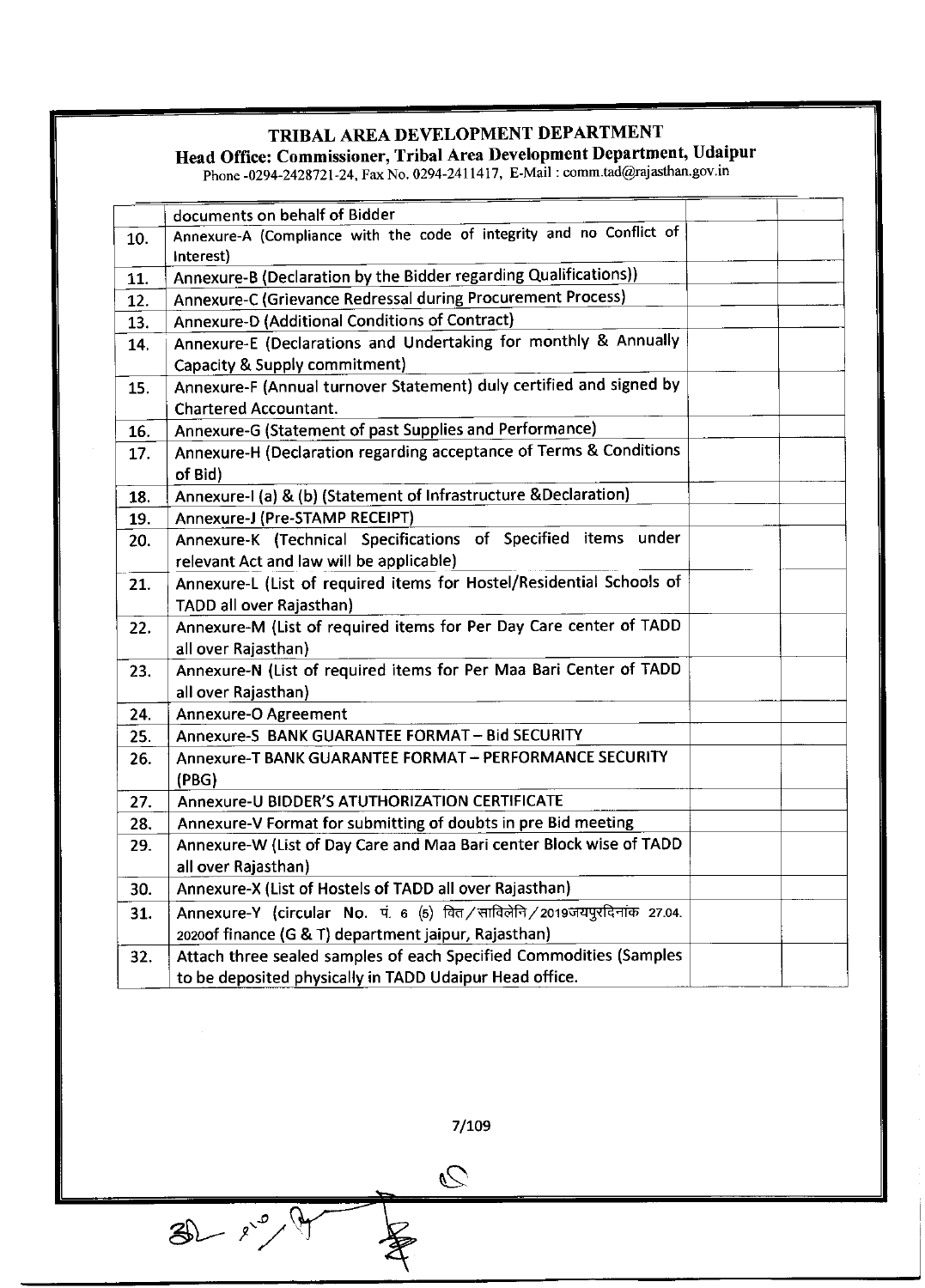Head Office: Commissioner, Tribal Area Development Department, Udaipur

Phone -0294-2428721-24, Fax No. 0294-2411417, E-Mail : comm.tad@rajasthan.gov.ir

|              | <b>DETAIIS OF DIUMEI</b>                   |       |
|--------------|--------------------------------------------|-------|
|              | e-Bid Notice No.                           | dated |
| 1.           | Name of the Firm                           |       |
| 2.           | Telephone No.                              |       |
| 3.           | Mobile No.                                 |       |
|              | Email ID                                   |       |
| 4.           | Office Address of the Firm/Co.             |       |
| 5.           | Address of the Shop/Office/Godown<br>etc.  |       |
| 6.           | Constitution of the Firm whether           |       |
|              | Proprietorship/Partnership/Company         |       |
| a)           | In case of Proprietorship Firm             |       |
|              | Father's<br>Name<br>Name,<br>and           |       |
|              | Residential address of the Proprietor.     |       |
| b)           | In case of Partnership Firm                |       |
|              | Father's<br>Name,<br>Name<br>and           |       |
|              | Residential<br>address<br>of<br>all<br>the |       |
|              | Partners.                                  |       |
|              | (Enclose the<br>Registration<br>Note:      |       |
|              | certificate from the Registrar of          |       |
|              | Firms or its attested copy/Photocopy       |       |
|              | of Partnership Deed (attach separate       |       |
|              | sheet if space is insufficient).)          |       |
| $\mathbf{c}$ | In case of Company                         |       |
| i)           | Regd. No. of the Company                   |       |
| ii)          | Name and address of the Directors of       |       |
|              | the company (Attach separate sheet         |       |
|              | if space is insufficient)                  |       |
| 7.           | <b>BANK DETAILS OF BIDDER</b>              |       |
|              | Banker's name with branch                  |       |
|              | Account type                               |       |
|              | <b>Account number/IFS Code</b>             |       |
| 8.           | <b>GST Registration No.</b>                |       |
| 9.           | PAN No. of the Bidder                      |       |

# Details of Bidder

8/109

 $\overline{O}$ 

 $82 - 10$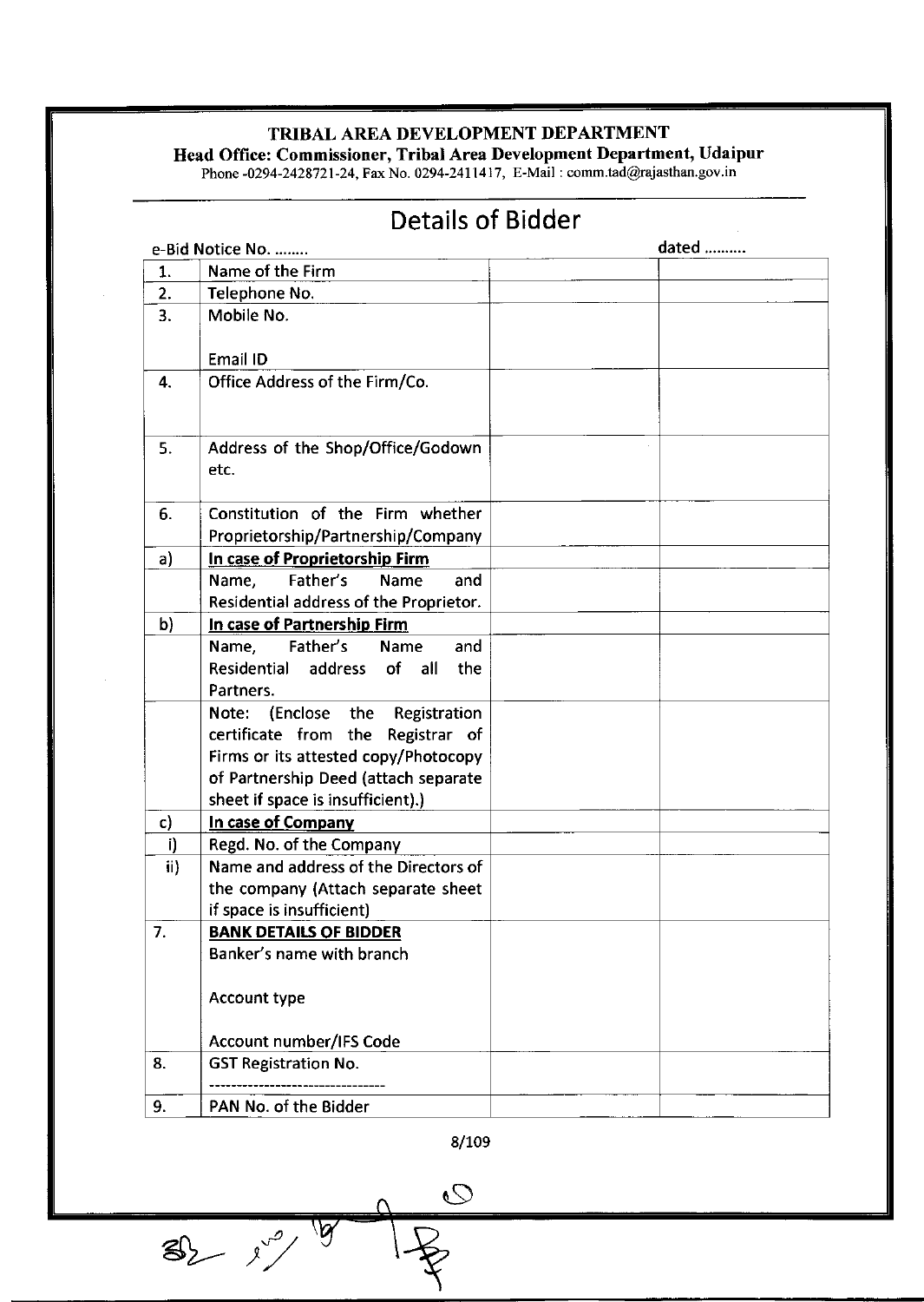# Head office: Commissioner, TribaI Area Development Department, Udaipur

Phone.0294-2428721-24, Fax No. 0294-2411417, E.Mail:comm.tad@rajasthan.gov.in

| 10. | Bid security of RS.                                  |                                                                                            |
|-----|------------------------------------------------------|--------------------------------------------------------------------------------------------|
|     | Deposited vide CR                                    |                                                                                            |
|     | No.                                                  |                                                                                            |
|     | dated  Pay order                                     |                                                                                            |
|     | No.  dated  drawn                                    |                                                                                            |
|     | On                                                   |                                                                                            |
|     | Name of Bank & branch)                               |                                                                                            |
|     | *(to be filled by the Office)                        |                                                                                            |
|     | * Attach separate sheet for details, where required. |                                                                                            |
|     |                                                      | * In case of authorized representative signing this document enclose copy of the authority |
|     | letter as per Annexure-U.                            |                                                                                            |
|     |                                                      |                                                                                            |
|     |                                                      |                                                                                            |
|     |                                                      |                                                                                            |
|     |                                                      | Signature of the Bidder with Seal                                                          |
|     |                                                      |                                                                                            |
|     |                                                      |                                                                                            |
|     |                                                      | (Designation _                                                                             |

9/109

 $\overline{Q}$ 

 $81 - x^2$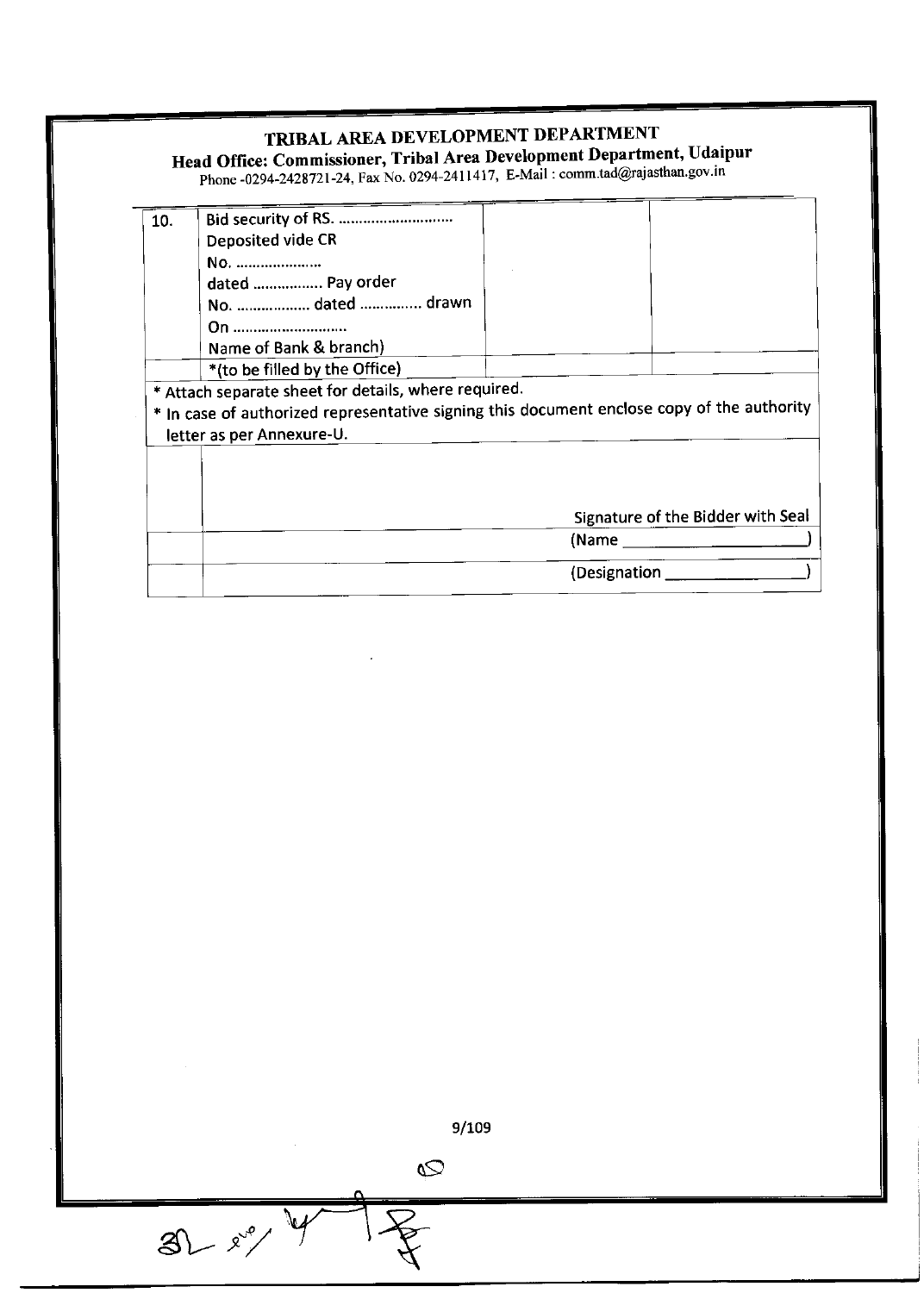# TRIBAL AREA DEVELOPMENT DEPARTMENT Head Office: Commissioner, Tribal Area Development Department, Udaipur

Phone -0294-2428721-24, Fax No. 0294-2411417, E-Mail : comm.tad@rajasthan.gov.in

# **SECTION I:INSTRUCTIONS TO BIDDERS (ITB)**

Important Instruction:-The Law relating to procurement "The RajasthanTransparency in Public Procurement Act, 2012" [hereinafter called the Act] and the "Rajasthan Transparency in Public procurement Rules, 2013" [hereinafter called the Rules] under the said Act have come into force which are available on the website of State Public Procurement Porta http://sppp.rajasthan.gov.in. Therefore, the Bidders are advised to acquaint themselves with the provisions of the Act and the Rules before participating in the bidding process. If there is any discrepancy between the provisions of the Act and the Rules and this bidding document, the provisions of the Act and the Rules will be prevail.

1. The objective of the Bid is to provide good quality specified ltems at competetiveprice for supply at Hostels/Residential Schools, Maa Bari and Day Care Centers (Block Level) under TADD.

## 2. Sale of Bidding/ Tender Documents

a) The sale of bidding documents shall be commenced from the date of publication of Notice Inviting Bids (NlB) and shall be stopped as per NlB. The complete bidding document shall also be placed on the State Public Procurement Portal and e-Procurement portal. The prospective bidders shall be permitted to download the bidding document from the websites and pay its price while submitting the Bid to the procuring entity.

The bidding documents shall be made available to any prospective bidder through eprocurement portal only.

## 3. Pre-bid Meeting/ Clarifications

 $\frac{1}{\sqrt{2}}$ 

- a) Bidder shall read these terms & conditions carefully and comply to it strictly while submitting their bids. lf a bidder has any doubt regarding the terms & conditions and specifications/brands mentioned in the tender notice/catalogue, he shall get his doubt clarified during the pre-bid meeting on  $08/06/2020$  at 11.00A.M. in the office of Commissioner TADD Udaipur. The decision of the Commissioner TADD, Udaipur will be final and binding on the bidder.
- b) In case the bidder wishes to participate in the bid to supply brand not mentioned in the bid, he may submit his proposal of inclusion of brand alongwith documents, laboratory analysis reports, and scientific paper justifying the parity of inclusion of the brand during pre-bid. The procurement committee shall evaluate all such requests and submit its recommondation upon the proposal. The decision of procuring entity shall be final.

10/109

 $\overline{\widehat{\mathcal{C}}}$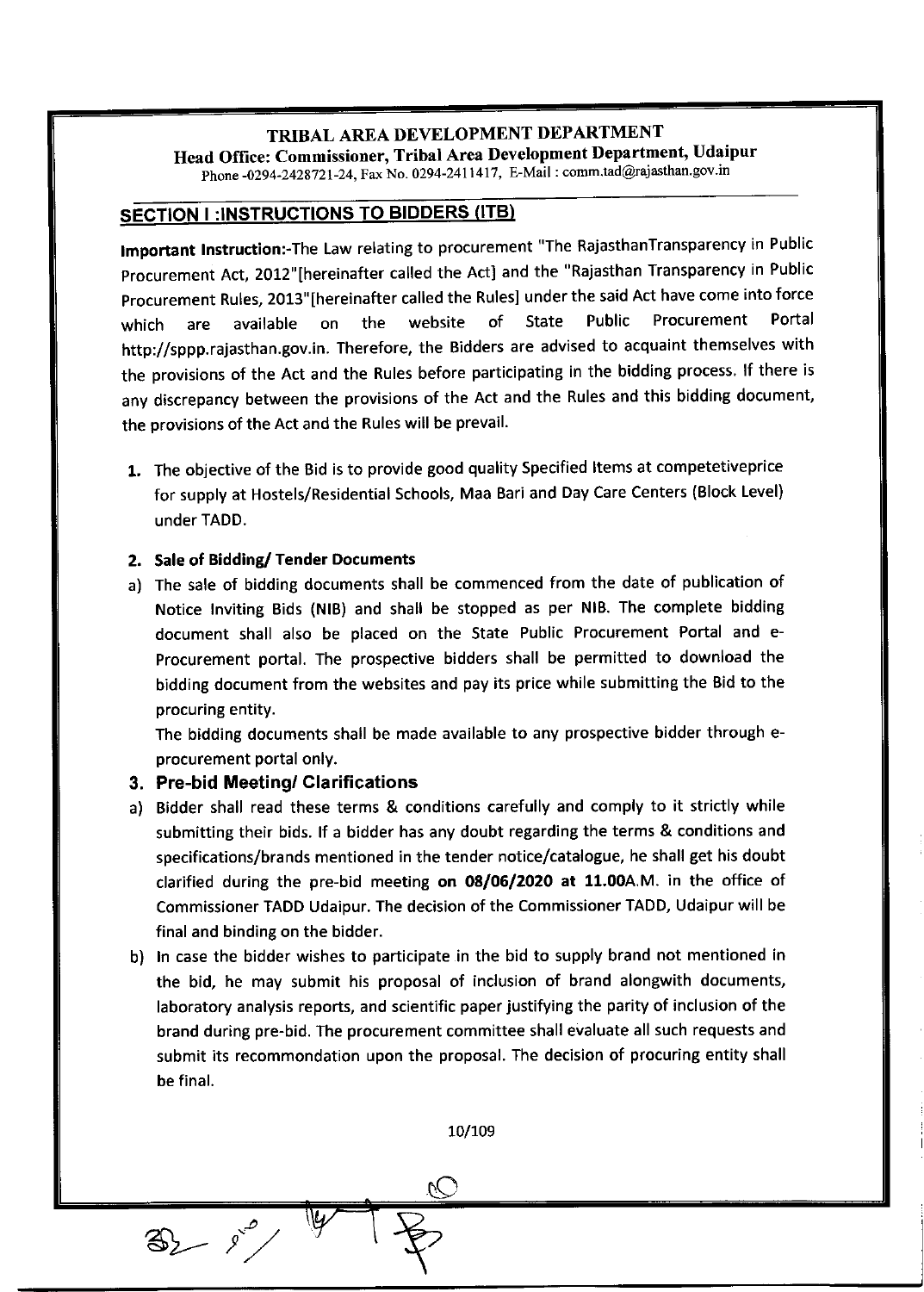# TRIBAL AREA DEVELOPMENT DEPARTMENT Head Office: Commissioner, Tribal Area Development Department, Udaipur

Phone -0294-2428721-24, Fax No. 0294-2411417, E-Mail : comm.tad@rajasthan.gov.in

- c) Brands shall not be added by the bidder after the conclusion of the stage of pre bid in any case.
- d) The bidder should excercise appropriate options for each commodity to offer more than one brand so that if production of a particular brand is stopped for any reason there still remains options for supply of the commodity as per the the bid .
- e) The minutes and response, if any, shall be provided promptly to all bidders on the eproc web site, so as to enable those bidders to take minutes into account in preparing their bids, and shall be published on the respective websites.

#### 4. Changes in the Bidding Document

- a) At any time, prior to the deadline for submission of Bids, the procuring entity may for any reason, whether on its own initiative or as a result of a request for clarification by a bidder, modify the bidding documents by issuing an addendum in accordance with the provisions below.
- b) In case, any modification is made to the bidding document or any clarification is issued which materially affects the terms contained in the bidding document, the procuring entity shall publish such modification or clarification in the same manner as the publication of the initial bidding document
- c) In case, a clarification or modification is issued to the bidding document, the procuring entity may, prior to the last date for submission of Bids, extend such time limit in order to allow the bidders sufficient time to take into account the clarification or modification, as the case may be, while submitting their Bids.
- d) Any bidder, who has submitted his Bid in response to the original invitation, shall have the opportunity to modify or re-submit it, as the case may be, within the period of time originally allotted or such extended time as may be allowed for submission of Bids, when changes are made to the bidding document by the procuring entity; provided that the Bid last submitted or the Bid as modified by the bidder shall be considered for evaluation.

#### 5. Period of Validity of Bids

 $3^{\circ}$  x

- a) Bids submitted by the bidders shall remain valid during the period specified in the NIB/ bidding document. A Bid valid for a shorter period shall be rejected by the procuring entity as non-responsive Bid.
- b) Prior to the expiry of the period of validity of Bids, the procuring entity, in exceptional circumstances, may request the bidders to extend the bid validity period for an additional specified period of time. A bidder may refuse the request and such refusal shall be treated as withdrawal of Bid and in such circumstances bid securitv shall not be forfeited.

11/109

**PA**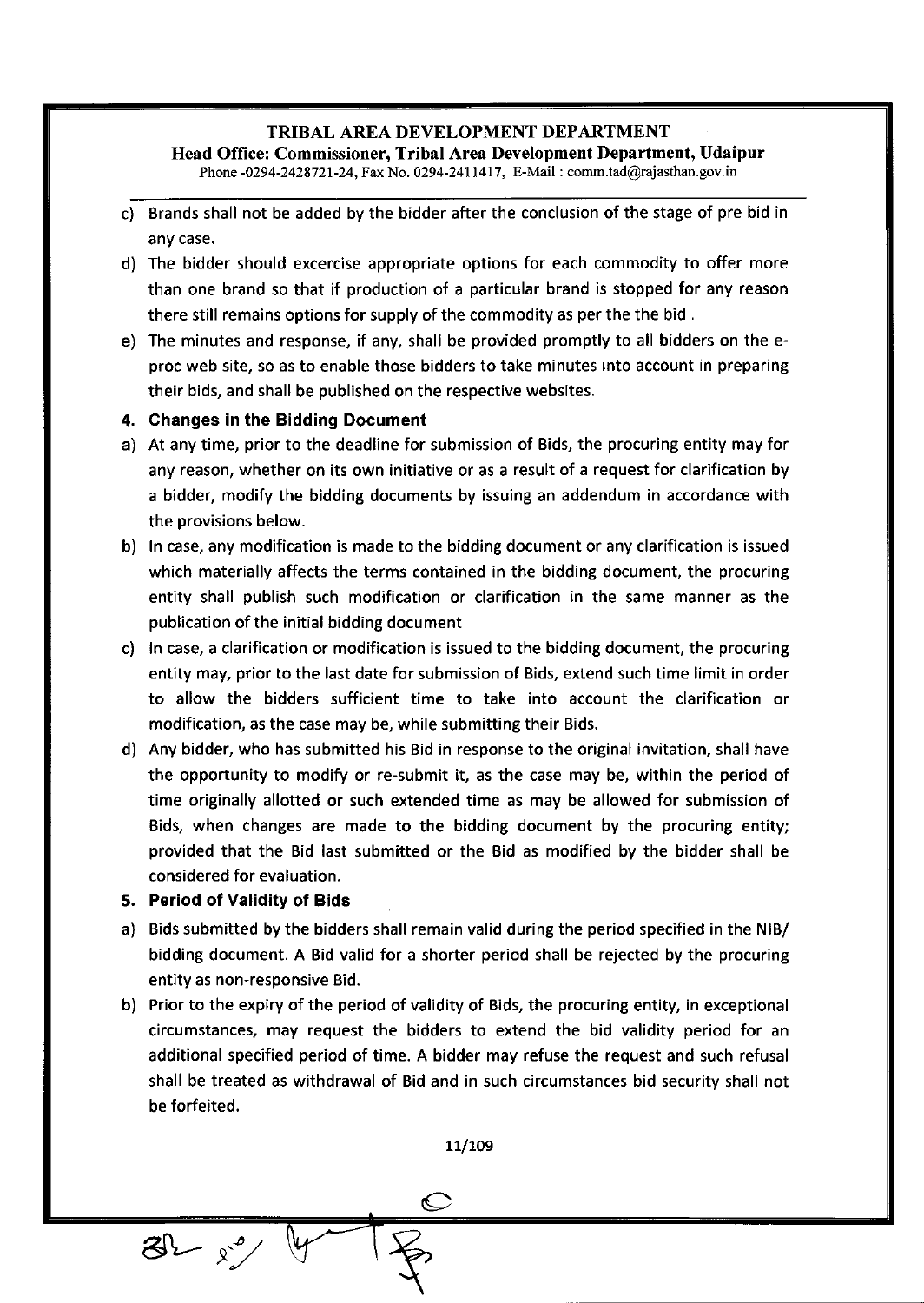# Head Office: Commissioner, Tribal Area Development Department, Udaipur

Phone -0294-2428721-24. Fax No. 0294-2411417. E-Mail : comm.tad@rajasthan.gov.in

c) Bidders that agree to an extension of the period of validity of their Bids shall extend or get extended the period of validity of bid securities submitted by them or submit new bid securities to cover the extended period of validity of their bids. A bidder whose bid security is not extended, or that has not submitted a new bid security, is considered to have refused the request to extend the period of validity of its Bid

- **6. Format and Signing of Bids**<br>a) Biddersmust submit their **b. Formatianu Sigming of Brus**<br>a) Biddersmust isubmit their bids online at e-Procurement portal i.e http://eproc.rajasthan.gov.in.
- b) All the documents uploaded shall be digitally signed with the DSC of authorized signatory and uploaded only in PDF format with clear readability and prescribed file name as mentioned in the table below.All the bid document and required suporting documents should be singed in original with blue ink. Sccaned signature on any document are not permitted
- c) A Single stage Two part/ cover system shall be followed for the Bid: -

## Part-I/Technical Cover (in PDF format)-

## A. ln the Fee Cover (in PDF format)

- l. scanned copy of DD/ Banker's Cheque for Bid fee in favour of "commissioner TADD", payable at Udaipur or e-grass challan.
- ll. scanned copy of DD/Banker's Cheque /Bank guarantee for Bid security in favour of "Commissioner TADD.", payable at Udaipur or e-grass challan.
- lll. Scanned copy of DD/Banker's Cheque for processing fees in favour of MD, RISL payable at Jaipur or e-grass challan.

# B, ln the Technical document cover (in PDF format)-

Scanned copy (signed & sealed) of the Technical Bid along with all the documents mentioned in the "Eligibility Criteria/Qualification Criteria", in support of the eligibility and Annexure and supporting papers (except BoQ Sheet) for evaluation of Technical Bids (As per check list).

# Part-II/Financial Cover (.xls format)-

Financial Proposal Submission Sheet, i.e. **BOQxls format**. The Bill of Quantity (BoQ) must be uploaded after entering the rate offered for coMBo PACK to TADD in the uploaded BoQNote: - Commodity wise bifurcation/ breakup of rates as per annexure P, Q & R shall be submitted by the successful bidder.

# Note:- Bid will be liable for outright rejection if:-

- l. Any rates are disclosed in Technical cover-A&B.
- ll. Any discounts/ special offers are made in Technical cover-A&B.

The bidder shall ensure that all the required documents, as mentioned in this bidding document, are submitted along with the Bid and in the prescribed format oniy. Non-

12/109  $\rm \sim$  $\bigoplus_{\alpha<\omega}$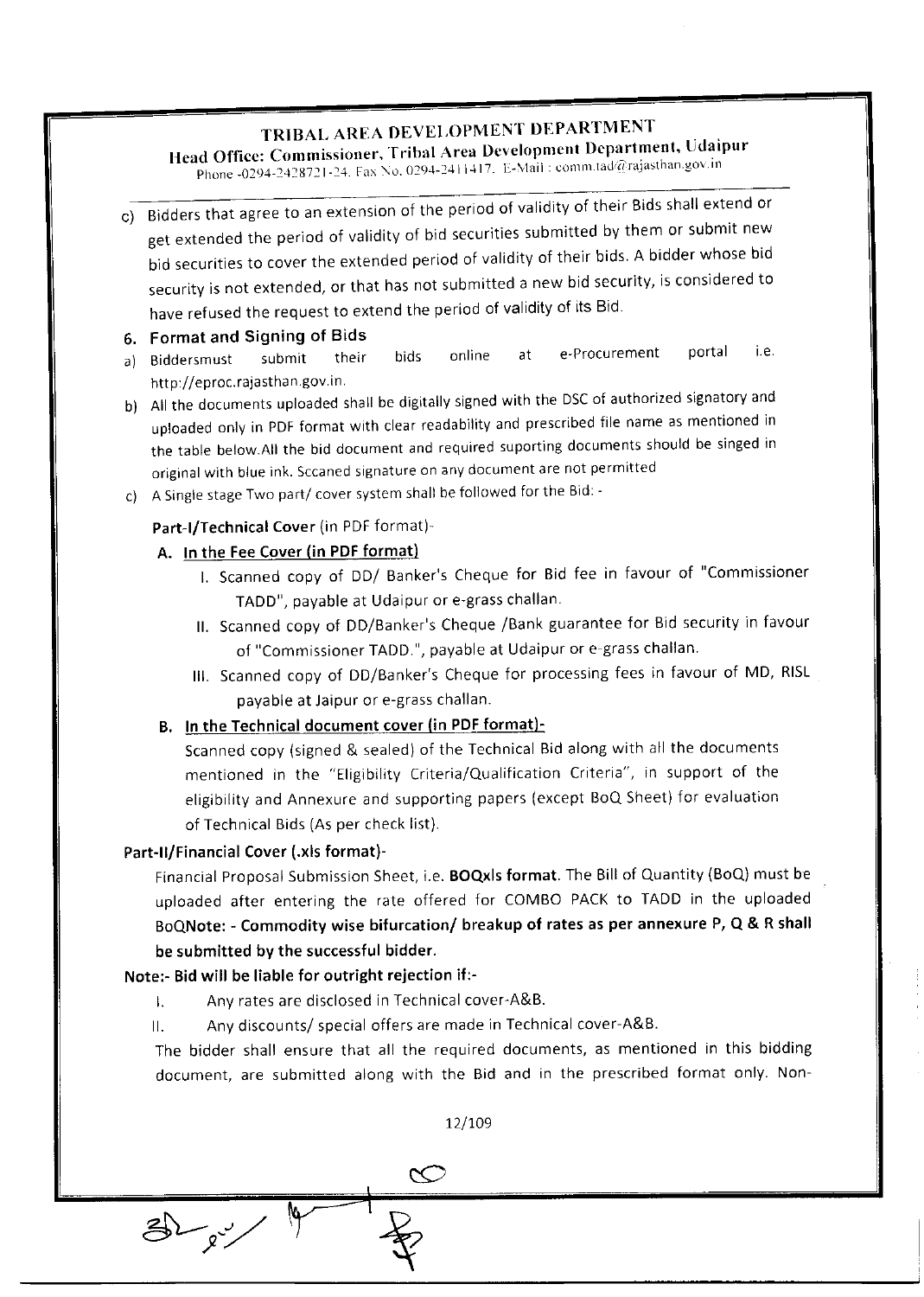Head Office: Commissioner, Tribal Area Development Department, Udaipur

Phone -0294-2428721-24, Fax No. 0294-2411417, E-Mail : comm.tad@rajasthan.gov.in

submission of the required documents or submission of the documents in a different format/ contents may lead to the rejections of the Bid submitted by the bidder. The financial Bids of only those Bidders would be opened and considered, whose bids are

found technically qualified as per terms and conditions of tender. 7. Alternative/ Multiple Bids

Alternative/ Multiple Bids shall not be considered at all.

- 8. BID SECURITY:-
- a) Every Bid shall be accompanied by Demand Draft/Banker cheque/ Bank Guarantee/e-grass challen Rs. 1.60 Cr. drawn on any Nationalized/ Scheduled Bank in favour of "Commissioner TADD" payable at Udaipur towards BID SECURITY, lf bid security is in the form of B.G., it shall be valid for 4 month. Bids without Security shall stand summarily rejected. Bidders enclosing cheque also stand summarily rejected.
- b) Bid Security of the successful Bidder may be adjusted towards Performance Security and they shall deposit the balance Performance Security in the form of B.C./D.D./B.G. in favour of "Commissioner TADD" payable at Udaipur from any Nationalized / Schedule Bank having its branch at udaipur, Rajasthan. In case of furnishing bid security by way of D.D/B.C/B.G.
- c) The Bid Security of unsuccessful Bidder will be refunded soon after finalization of the Bid. Bidder has to produce a Pre-Stamp Receipt as perAnnexure-J with the Bid document.
- d) In lieu of bid security, a bid securing declaration shall be taken from the,-
- l. Departments/Boards of the State Government or Central Government;
- ll. Government Companies as defined in clause (45) of section 2 ofthe Companies Act, 2013;
- lll. Company owned or controlled, directly or indirectly, by the Central Government, or by any State Government or Governments, or partly by the Central Government and partly by one or more State Governments which is subject to audit by the Auditor appointed by the Comptroller and Auditor-General of India under sub-section (5) or (7) of section 139 of the Companies Act, 2OI3; or
- lV. Autonomous bodies, Registered Societies, Cooperative Societies which are owned or controlled or managed by the State Government or Central Government.
- e) Bid security instrument or a bid securing declaration shall necessarily accompany the technical bid.
- f) Bid security of a bidder lying with the procuring entity in respect of other bids awaiting decision shall not be adjusted towards bid security for the fresh bids. The bid security originally deposited may, however, be taken into consideration in case bids are re-invited.
- g) The issuer of the bid security and the confirmer, if any, of the bid security, as well as the form and terms of the bid security, must be acceptable to the procuring entity.

13/109  $\mathbb{O}$  $3\,$   $\frac{3\sqrt{2}}{2}$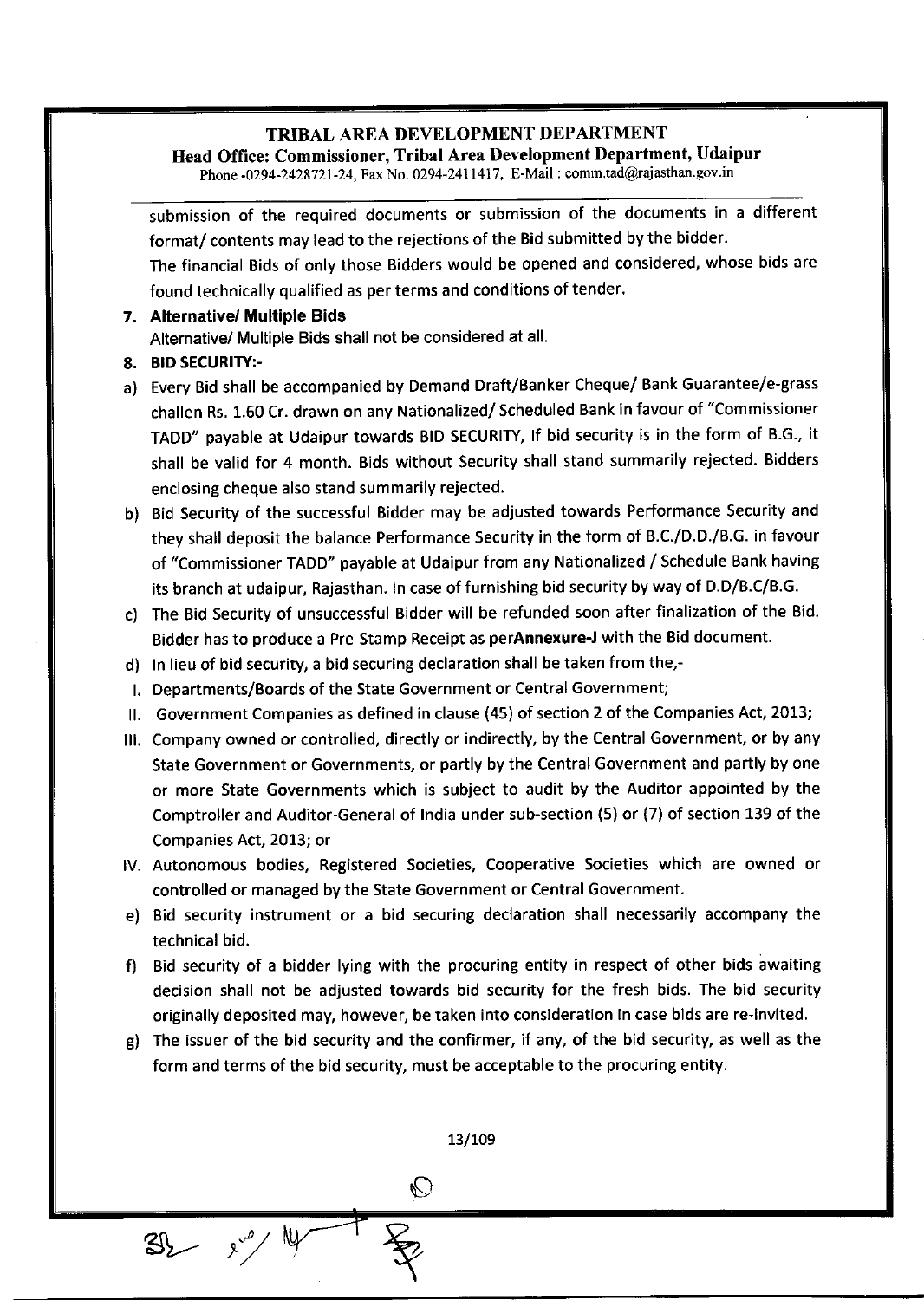Head Office: Commissioner, Tribal Area Development Department, Udaipur

Phone -0294-2428721-24, Fax No. 0294-2411417, E-Mail : comm.tad@rajasthan.gov.in

- h) prior to presenting a submission, a bidder may request the procuring entity to confirm the acceptability of proposed issuer of a bid security or of a proposed confirmer, if required. The procuring entity shall respond promptly to such a request.
- i) The bank guarantee, if any, presented as bid security shall be got confirmed from the concerned issuing bank. However, the confirmation of the acceptability of a proposed issuer or of any proposed confirmer does not preclude the procuring entity from rejecting the bid security on the ground that the issuer or the confirmer, as the case may be, has become insolvent or has otherwise ceased to be creditworthy.
- j) The bid security of unsuccessful bidders shall be refunded soon after final acceptance of successful bid and signing of Agreement and submitting performance security.
- k) The Bid security taken from a bidder shall be forfeited, including the interest, if any, in the following cases, namely:
	- a. when the bidder withdraws or modifies its bid after opening of bids;
	- b. when the bidder does not execute the agreement, if any, after placement ot supply/ work order within the specified period;
	- c. when the bidder fails to commence the supply of the goods or service or execute work as per supply/ work order within the time specified;
	- d. when the bidder does not deposit the performance security within specified period after the supply/ work order is placed; and
	- e. lf the bidder breaches any provision of code of integrity, prescribed for bidders, specified in the bidding document then action will be taken as per Clause 11 of the Act & Rule 82.
- l) Notice will be given to the bidder with reasonable time before bid security deposited is forfeited.
- m) No interest shall be payable on the bid security.
- n) In case of the successful bidder, the amount of bid security may be adjusted in arriving at the amount of the Performance Security, or refunded if the successful bidder furnishes the full amount of performance security.
- o) The procuring entity shall promptly return the bid security after the earliest of the following events, namely:-
- a. the expiry of validity of bid security;

 $30 - i$ 

- b. the execution of agreement for procurement and performance security is furnished by the successful bidder:
- c. the cancellation of the procurement process; or
- d. The withdrawal of bid prior to the deadline for presenting bids, unless the bidding documents stipulate that no such withdrawal is permitted.
- p) No interest will be paid on Bid Security by the TADD.

L4/LOg

s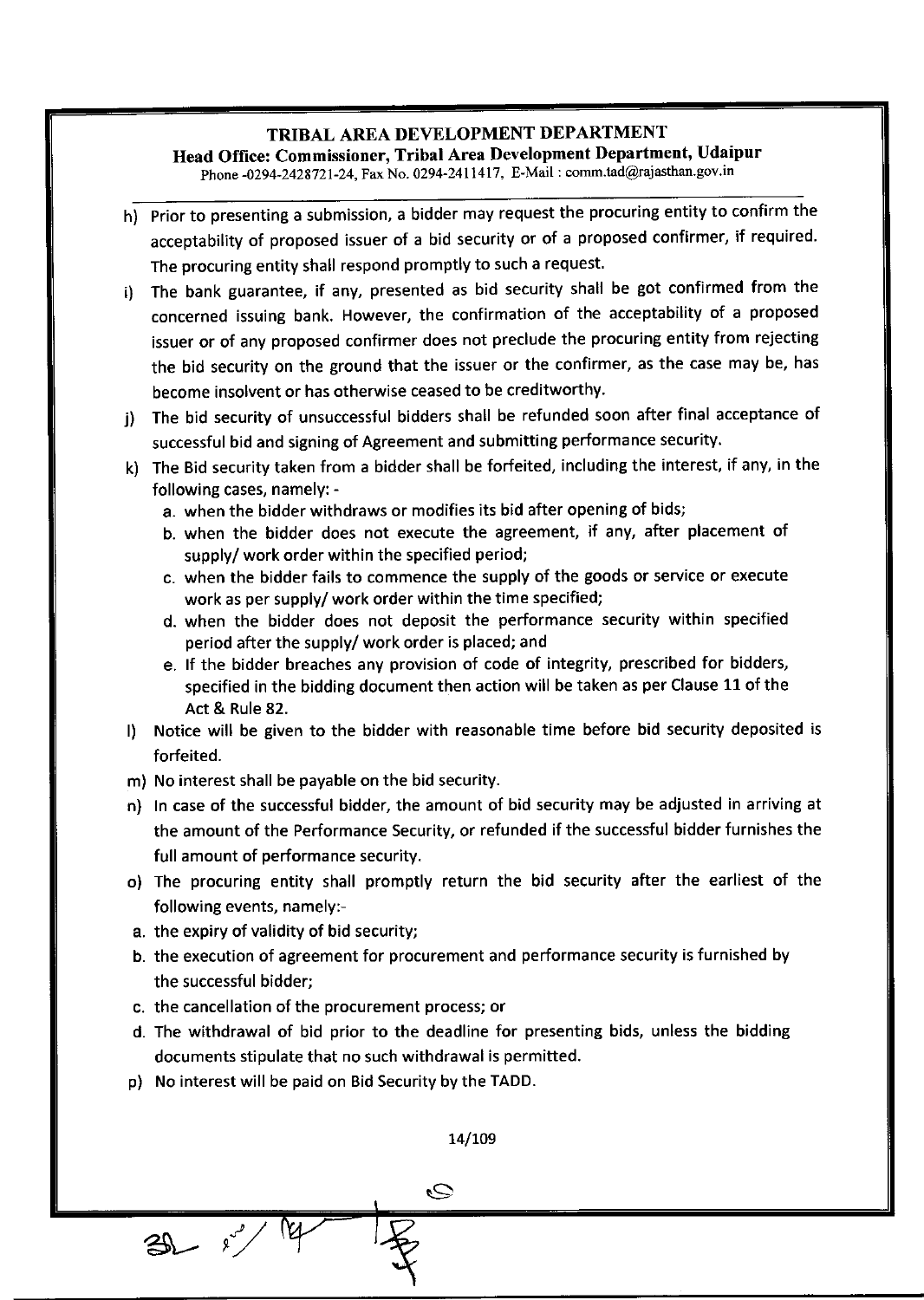Head Office: Commissioner, Tribal Area Development Department, Udaipur

Phone -0294-2428721-24, Fax No. 0294-2411417, E-Mail : comm.tad@rajasthan.gov.in

#### 9. WITHDRAWALS, SUBSTITUTION AND MODIFICATION OF BIDS:-

No Bid will be withdrawn, substituted or modified after the last time and date fixed for receipt of Bids as prescribed in www.eproc.rajasthan.gov.in

#### 10. OPENING OF BIDs:-

 $35 - y^3$ 

- a) The Bids shall be opened by the procurement committee on the date and time mentioned in the NIB in the presence of the bidders or their authorized representatives who choose to be present.
- b) The committee may co-opt experienced persons in the committee to conduct the process of Bid opening.
- c) The committee shall prepare a list of the bidders or their representatives attending the opening of Bids and obtain their signatures on the same. The list shall also contain the representative's name and telephone number and corresponding bidders' names and addresses. The authority letters, if any, brought by the representatives shall be attached to the list. The list shall be signed by all the members of Bid opening committee with date and time of opening of the Bids.
- d) All the documents comprising of technical Bid/ cover shall be opened & downloaded from the e-Procurement website (only for the bidders who have submitted the prescribed fee(s) to TADD).
- e) The committee shall conduct a preliminary scrutiny of the opened technical Bids to assess the prima-facie responsiveness and ensure that the: -
- a. bid is accompanied by biddine document fee, bid security or bid securing declaration, and processing fee (if applicable);
- b. bid is valid for the period, specified in the bidding document;
- c. bid is unconditional and the bidder has agreed to give the required performance security; and
- d. Other conditions, as specified in the bidding document are fulfilled.
- f) Any other information which the committee may consider appropriate No Bid shall be rejected at the time of Bid opening except the Bids not accompanied with the proof of payment or instrument of the required price of bidding document, processing fee and bid security.
- gl The Financial Bid cover shall be kept unopened and shall be opened later on the date and time intimated to the bidders who qualify in the evaluation of technical Bids.
- h) The Financial Bids of only technically qualified Bidders will be considered. Only the successful Bidders in technical Bids are eligible to participate in further proceedings.
- i) lf the date fixed for opening of Bids happens to be Govt. holiday, the tenders filled online will be opened on the next working day at the same time specified above.

15/109

 $\mathcal{O}$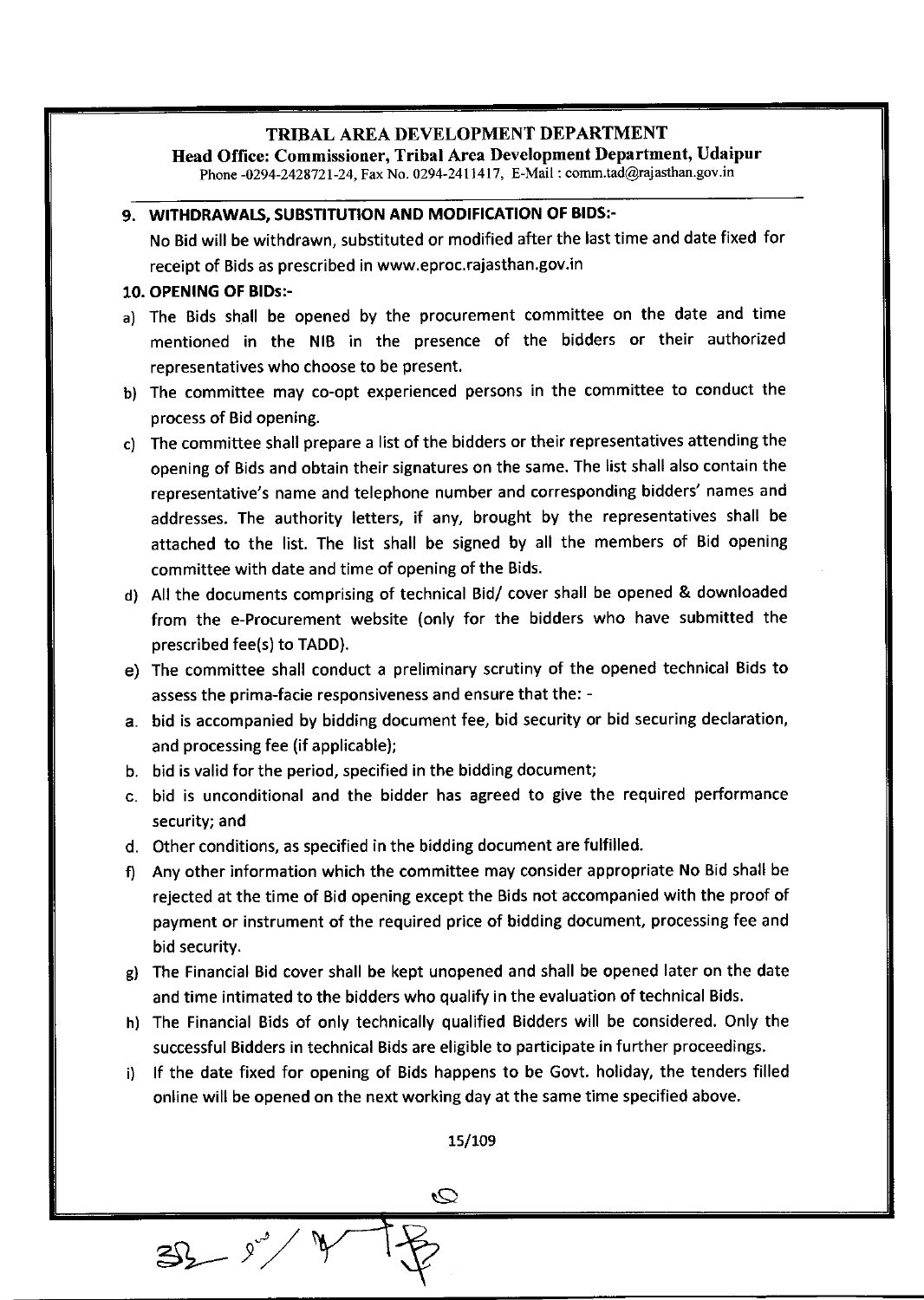Ilead Office: Commissioner, Tribal Area Development Department, Udaipur

Phone -0294-2428721-24, Fax No. 0294-2411417, E-Mail : comm.tad@rajasthan.gov.in

#### 11. Selection Method:

Lowest financially evaluated of Combo pack (composite basis) to be procured & technically responsive bidder shall be selected for award of contract.

#### 12. Clarification of Bids

- a) To assist in the examination, evaluation, comparison and qualification of the Bids, the bid evaluation committee may, at its discretion, ask any bidder for a clarification regarding its Bid. The committee's request for clarification and the response of the bidder shall be through the e-Procurement portal.
- b) Any clarification submitted by a bidder with regard to its Bid that is not in response to a request by the committee shall not be considered.
- c) No change in the prices or substance of the Bid shall be sought, offered, or permitted, except to confirm the correction of arithmetic errors discovered by the committee in the evaluation of the financial Bids.
- d) No substantive change to qualification information or to a submission, including changes aimed at making an unqualified bidder, qualified or an unresponsive submission, responsive shall be sought, offered or permitted.

#### 13. Evaluation & Tabulation Technical Bids

#### a) Determination of Responsiveness

- a. The bid evaluation committee shall determine the responsiveness of a Bid on the basis of bidding document and the provisions of pre-qualification/ eligibility criteria of the bidding document.
- b. <sup>A</sup>responsive Bid is one that meets the requirements of the bidding document without any material deviation, reservation, or omission where:
	- i. "deviation" is a departure from the requirements specified in the bidding document;
	- ii. "reservation" is the setting of limiting conditions or withholding from complete acceptance of the requirements specified in the bidding document; and
	- iii. "Omisslon" is the failure to submit part or all of the information or documentation required in the bidding document.

c.A material deviation, reservation, or omission is one that,

i. if acce pted, shall:-

 $82.0$ 

- 1. affect in any substantial way the scope, quality, or performance of the subject matter of procurement specified in the bidding documents; or
- 2. limits in any substantial way, inconsistent with the bidding documents, the procuring entity's rights or the bidder's obligations under the proposed contract; or
- ii. lf rectified, shall unfairly affect the competitive position of other bidders presenting resoonsive Bids.

16/109

 $\overline{\mathcal{O}}$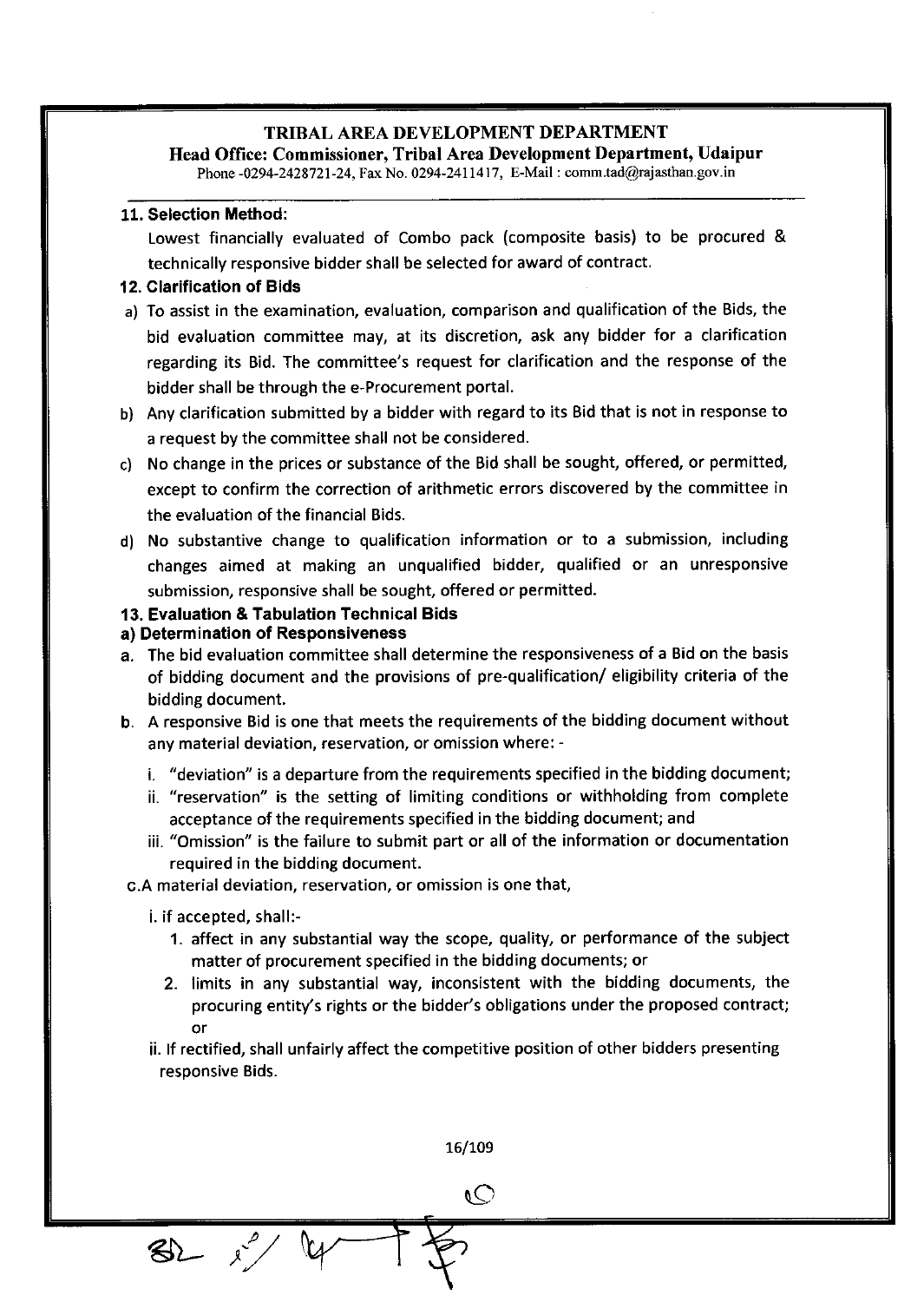## TRIBAL AREA DEVELOPMENT DEPARTMENT IIead Office: Commissioner, Tribal Area Development Department, Udaipur

Phone -0294-2428721-24, Fax No. 0294-2411417, E-Mail : comm.tad@rajasthan.gov.in

- d. The bid evaluation committee shall examine the technical aspects of the Bid in particular, to confirm that all requirements of bidding document have been met without any material deviation, reservation or omission.
- e. The procuring entity shall regard a Bid as responsive if it conforms to all requirements set out in the bidding document, or it contains minor deviations that do not materially alter or depart from the characteristics, terms, conditions and other requirements set out in the bidding document, or if it contains errors or oversights that can be corrected without touching on the substance of the Bid.

#### b) Non-material Non-conformities in Bids

- a. The bid evaluation committee may waive any non-conformity in the Bid that does not constitute a material deviation, reservation or omission, the Bid shall be deemed to be substantially responsive.
- b. The bid evaluation committee may request the bidder to submit the necessary information or document like audited statement of accounts/ CA Certificate, Registration Certificate, VAT/ CST/GST clearance certificate, ISO/ CMMi Certificates, etc. within a reasonable period of time. Failure of the bidder to comply with the request may result in the rejection of its Bid.
- c. The bid evaluation committee may rectify non-material nonconformities or omissions on the basis of the information or documentation received from the bidder under (b) above.

#### c) Technical Evaluation Criteria

Bids shall be evaluation based on the documents submitted as a part of technical bid. Technical bid shall contain all the documents as asked in the clause "Format and Signing of Bids" point 6 of lTB.

#### d) Tabulation of Technical Bids

 $8-\frac{6}{9}$ 

- a. lf Technical Bids have been invited, they shall be tabulated by the bid evaluation committee in the form of a comparative statement to evaluate the qualification of the bidders against the criteria for qualification set out in the bidding document.
- b. The members of bid evaluation committee shall give their recommendations below the table as to which of the bidders have been found to be qualified in evaluation of Technical Bids and sign it.
- c) The number of firms qualified in technical evaluation, if less than three and it is considered necessary by the procuring entity to continue with the procurement process, reasons shall be recorded in writing and included in the record of the procurement proceedings.
- d) The bidders who qualified in the technical evaluation shall be informed in writing about the date, time and place of opening of their financial Bids.

17/109 ( C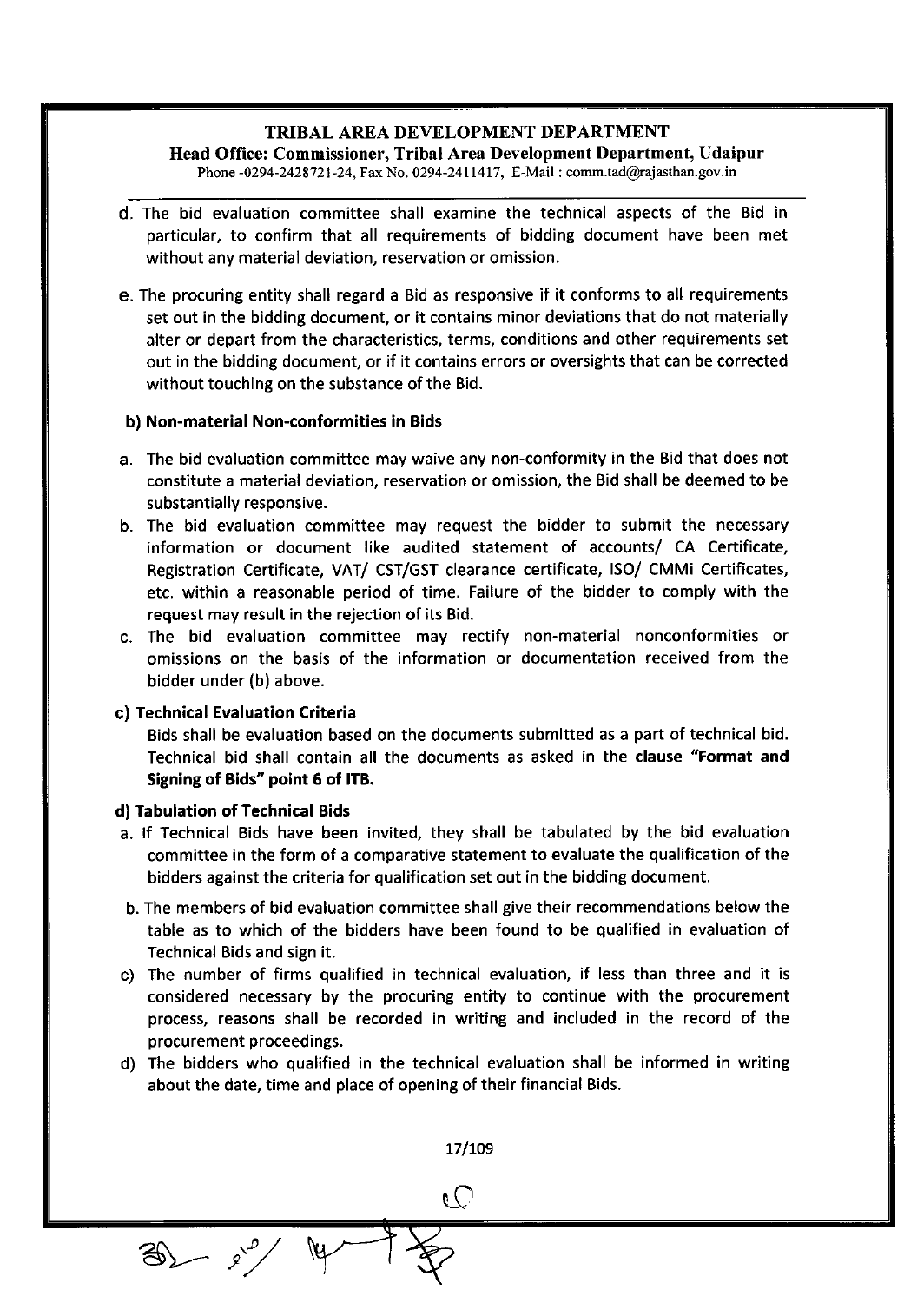Head Office: Commissioner, Tribal Area Development Department, Udaipur Phone -0294-2428721-24, Fax No. 0294-2411417, E-Mail : comm.tad@rajasthan.gov.in

#### 14. Evaluation & Tabulation of Financial Bids

Subject to the provisions of "Acceptance of Successful Bid and Award of Contract" below, the procuring entity shall take following actions for evaluation of financial Bids:-

- a) The financial Bids of the bidders who qualified in technical evaluation shall be opened online at the notified time, date and place by the bid evaluation committee in the presence of the bidders or their representatives who choose to be present;
- b) The process of opening of the financial Bids shall be similar to that of technical Bids.
- c) conditional Bids are liable to be rejected;
- d) the evaluation shall include all costs and all taxes and duties applicable to the bidder as per law of the Central/ State Government/ Local Authorities, and the evaluation criteria specified in the bidding documents shall only be applied;
- e) The offers shall be evaluated and marked L1, L2, L3 etc. L1 being the lowest offer and then others in ascending order in case price is the only criteria, or evaluated and marked H1, H2, H3 etc. in descending order.
- f) the bid evaluation committee shall prepare a comparative statement in tabular form in accordance with rules along with its report on evaluation of financial Bids and recommend the lowest offer for acceptance to the procuring entity, if price is the only criterion, or most advantageous Bid in other case;
- g) The members of bids evaluation committee shall give their recommendations below the table regarding lowest Bid or most advantageous Bid and sign it.
- h) It shall be ensured that the offer recommended for sanction is justifiable looking to the prevailing market rates of the goods, works or service required to be procured.

15, Correction of Arithmetic Errors in Financial Bids

 $82 - 87$ 

Provided that a financial bid is substantially responsive, the bid evaluation committee shall correct arithmetical errors in substantially responsive Bids, on the following basis, namely:

- a) if there is a discrepancy between the unit price and the total price that is obtained by multiplying the unit price and quantity, the unit price shall prevail and the total price shall be corrected, unless in the opinion of the bid evaluation committee there is an obvious misplacement of the decimal point in the unit price, in which case the total price as quoted shall govern and the unit price shall be corrected;
- b) if there is an error in a total corresponding to the addition or subtraction of subtotals, the subtotals shall prevail and the total shall be corrected; and
- c) lf there is a discrepancy between words and figures, the amount in words shall prevail, unless the amount expressed in words is related to an arithmetic error, in which case the amount in figures shall prevail subject to clause (a) and (b) above.

18/109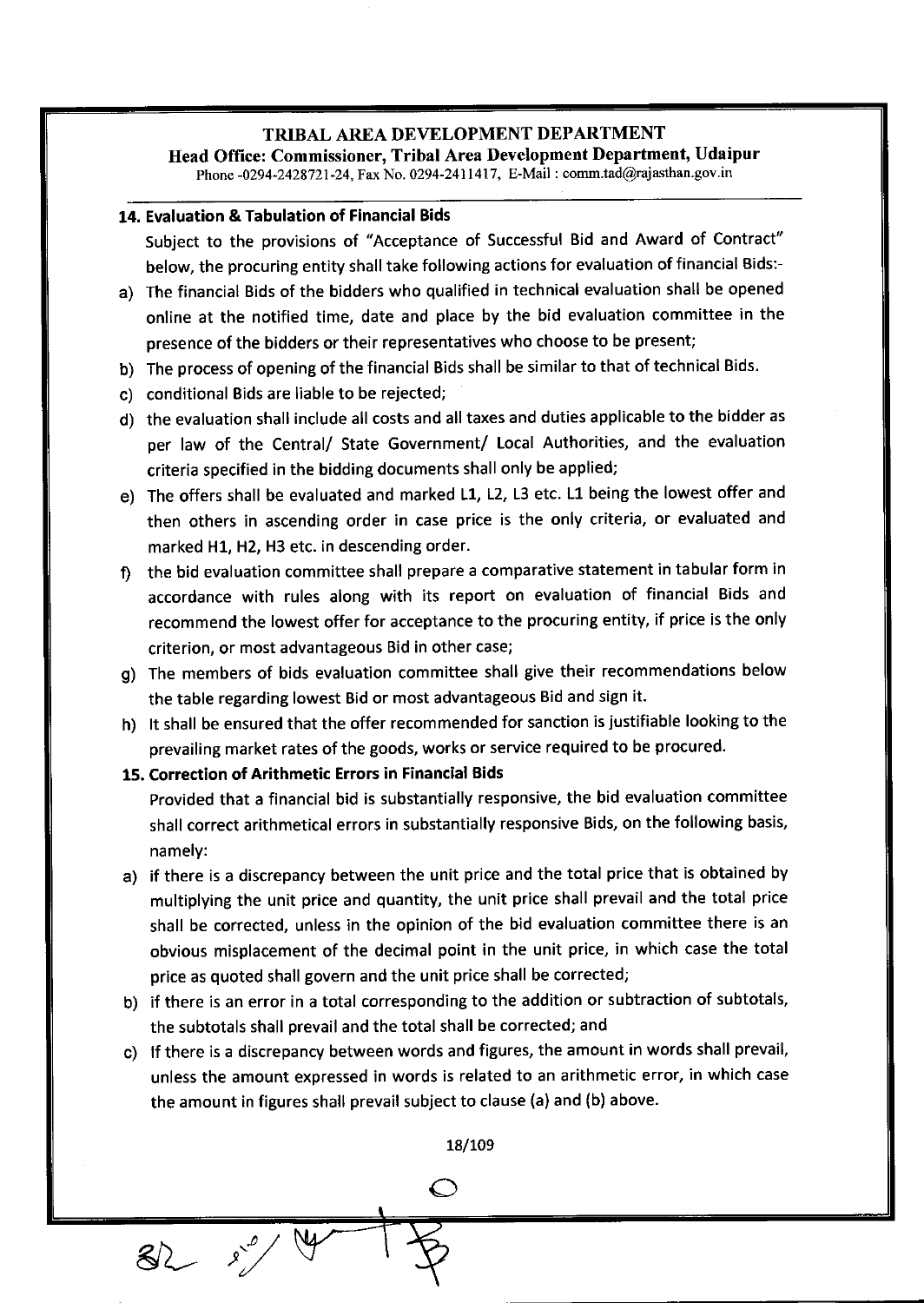Head Office: Commissioner, Tribal Area Development Department, Udaipur Phone -0294-2428721-24, Fax No. 0294-2411417, E-Mail : comm.tad@rajasthan.gov.in

lf the Bidder that submitted the lowest evaluated Bid does not accept the correction of errors, its Bid will be disqualified and its Bid Security will be forfeited or its Bid securing declaration will be executed.

#### 16, Price/ purchase preference in evaluation

Price and/ or purchase preference notified by the State Government (GoR), Price/purchase preference policy for MSME enterprise (as per circular on Nov. 19, 2015 and Aug. 29, 2O1S) & any other notification issued by GoR for price/ purchase preference and as mentioned in the bidding document shall be considered in the evaluation of Bids and award of Rate contract.

#### 17. Negotiations

 $81 - e^{0}$ 

- a) Except in case of procurement by method of single source procurement or procurement by competitive negotiations, to the extent possible, no negotiations shall be conducted after the pre-bid stage. All clarifications needed to be sought shall be sought in the pre-bid stage itself.
- b) Negotiations may, however, be undertaken only with the lowest or most advantageous bidder when the rates are considered to be much higher than the prevailing market rates.
- c) The bid evaluation committee shall have full powers to undertake negotiations. Detailed reasons and results of negotiations shall be recorded in the proceedings.
- d) The lowest or most advantageous bidder shall be informed in writing either through messenger or by registered letter and e-mail (if available). A minimum time of seven days shall be given for calling negotiations. In case of urgency the bid evaluation committee, after recording reasons, may reduce the time, provided the lowest or most advantageous bidder has received the intimation and consented to regarding holding of negotiations.
- e) Negotiations shall not make the original offer made by the bidder inoperative. The bid evaluation committee shall have option to consider the original offer in case the bidder decides to increase rates originally quoted or imposes any new terms or conditions.
- f) ln case of non-satisfactory achievement of rates from lowest or most advantageous bidder, the bid evaluation committee may choose to make a written counter offer to the lowest or most advantageous bidder and if this is not accepted by him, the committee may decide to reject and re-invite Bids or to make the same counter-offer first to the second lowest or most advantageous bidder, then to the third lowest or most advantageous bidder and so on in the order of their initial standing and work/ supply order be awarded to the bidder who accepts the counter-offer. This procedure would be used in exceptional cases only.

19/109

 $\overline{\mathcal{C}}$